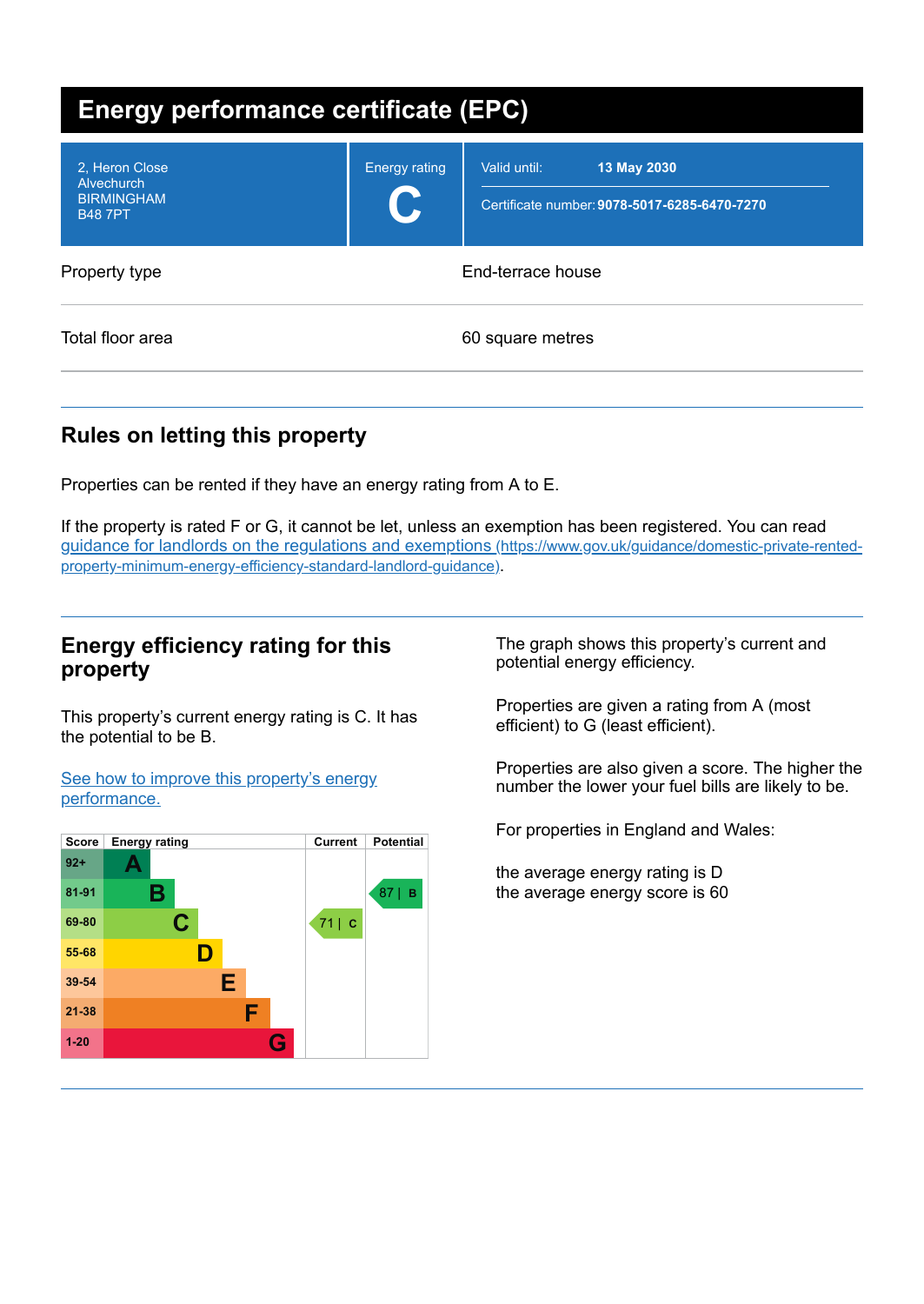## **Breakdown of property's energy performance**

This section shows the energy performance for features of this property. The assessment does not consider the condition of a feature and how well it is working.

Each feature is assessed as one of the following:

- very good (most efficient)
- good
- average
- poor
- very poor (least efficient)

When the description says "assumed", it means that the feature could not be inspected and an assumption has been made based on the property's age and type.

| <b>Feature</b>       | <b>Description</b>                          | Rating    |
|----------------------|---------------------------------------------|-----------|
| Wall                 | Cavity wall, as built, insulated (assumed)  | Good      |
| Roof                 | Pitched, 100 mm loft insulation             | Average   |
| Window               | Fully double glazed                         | Good      |
| Main heating         | Boiler and radiators, mains gas             | Good      |
| Main heating control | Programmer, room thermostat and TRVs        | Good      |
| Hot water            | From main system                            | Good      |
| Lighting             | Low energy lighting in 75% of fixed outlets | Very good |
| Floor                | Suspended, no insulation (assumed)          | N/A       |
| Secondary heating    | None                                        | N/A       |

### **Primary energy use**

The primary energy use for this property per year is 222 kilowatt hours per square metre (kWh/m2).

| <b>Environmental impact of this</b><br>property                                                        |                             | This property produces                                                                                                                                        | 2.4 tonnes of CO2 |
|--------------------------------------------------------------------------------------------------------|-----------------------------|---------------------------------------------------------------------------------------------------------------------------------------------------------------|-------------------|
| This property's current environmental impact<br>rating is C. It has the potential to be B.             |                             | This property's potential<br>production                                                                                                                       | 1.0 tonnes of CO2 |
| Properties are rated in a scale from A to G<br>based on how much carbon dioxide (CO2) they<br>produce. |                             | By making the recommended changes, you<br>could reduce this property's CO2 emissions by<br>1.4 tonnes per year. This will help to protect the<br>environment. |                   |
| Properties with an A rating produce less CO2                                                           |                             |                                                                                                                                                               |                   |
| than G rated properties.                                                                               |                             | Environmental impact ratings are based on<br>assumptions about average occupancy and                                                                          |                   |
| An average household<br>produces                                                                       | 6 tonnes of CO <sub>2</sub> | energy use. They may not reflect how energy is<br>consumed by the people living at the property.                                                              |                   |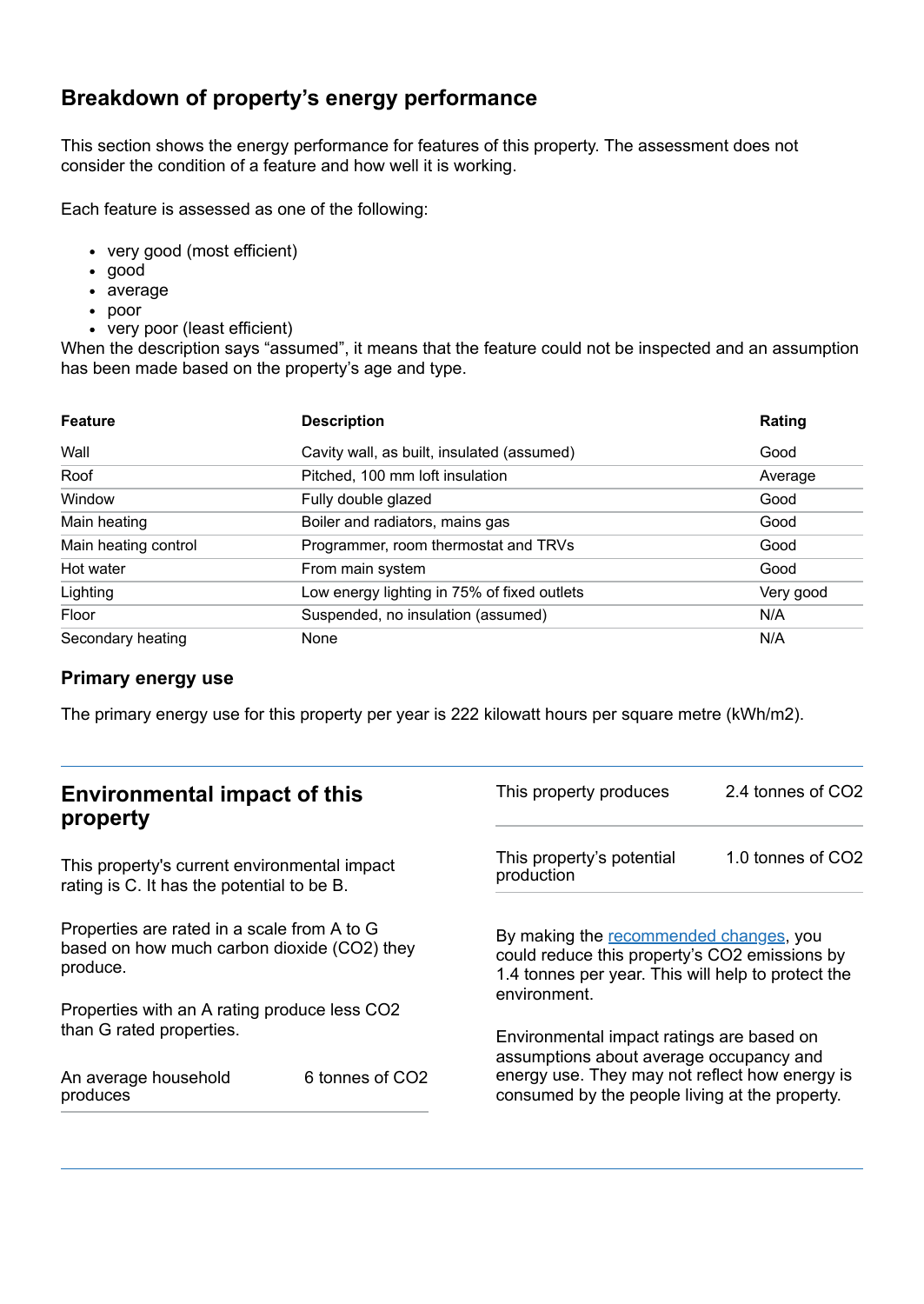# <span id="page-2-0"></span>**How to improve this property's energy performance**

Making any of the recommended changes will improve this property's energy efficiency.

If you make all of the recommended changes, this will improve the property's energy rating and score from C (71) to B (87).

| <b>Recommendation</b>                 | <b>Typical installation cost</b> | <b>Typical yearly saving</b> |
|---------------------------------------|----------------------------------|------------------------------|
| 1. Party wall insulation              | £300 - £600                      | £25                          |
| 2. Floor insulation (suspended floor) | £800 - £1.200                    | £30                          |
| 3. Solar water heating                | £4,000 - £6,000                  | £26                          |
| 4. Solar photovoltaic panels          | £3,500 - £5,500                  | £318                         |

### **Paying for energy improvements**

Find energy grants and ways to save energy in your home. [\(https://www.gov.uk/improve-energy-efficiency\)](https://www.gov.uk/improve-energy-efficiency)

## **Estimated energy use and potential savings**

| Estimated yearly energy<br>cost for this property | £568 |
|---------------------------------------------------|------|
| Potential saving                                  | £80  |

The estimated cost shows how much the average household would spend in this property for heating, lighting and hot water. It is not based on how energy is used by the people living at the property.

The estimated saving is based on making all of the [recommendations](#page-2-0) in how to improve this property's energy performance.

For advice on how to reduce your energy bills visit Simple Energy Advice [\(https://www.simpleenergyadvice.org.uk/\)](https://www.simpleenergyadvice.org.uk/).

### **Heating use in this property**

Heating a property usually makes up the majority of energy costs.

#### **Estimated energy used to heat this property**

| Space heating | 7084 kWh per year |
|---------------|-------------------|
| Water heating | 1694 kWh per year |

## Potential energy savings by installing insulation

| <b>Type of insulation</b><br>Amount of energy saved |  |  |
|-----------------------------------------------------|--|--|
|-----------------------------------------------------|--|--|

**Loft insulation** 325 kWh per year

You might be able to receive Renewable Heat Incentive payments [\(https://www.gov.uk/domestic](https://www.gov.uk/domestic-renewable-heat-incentive)renewable-heat-incentive). This will help to reduce carbon emissions by replacing your existing heating system with one that generates renewable heat. The estimated energy required for space and water heating will form the basis of the payments.